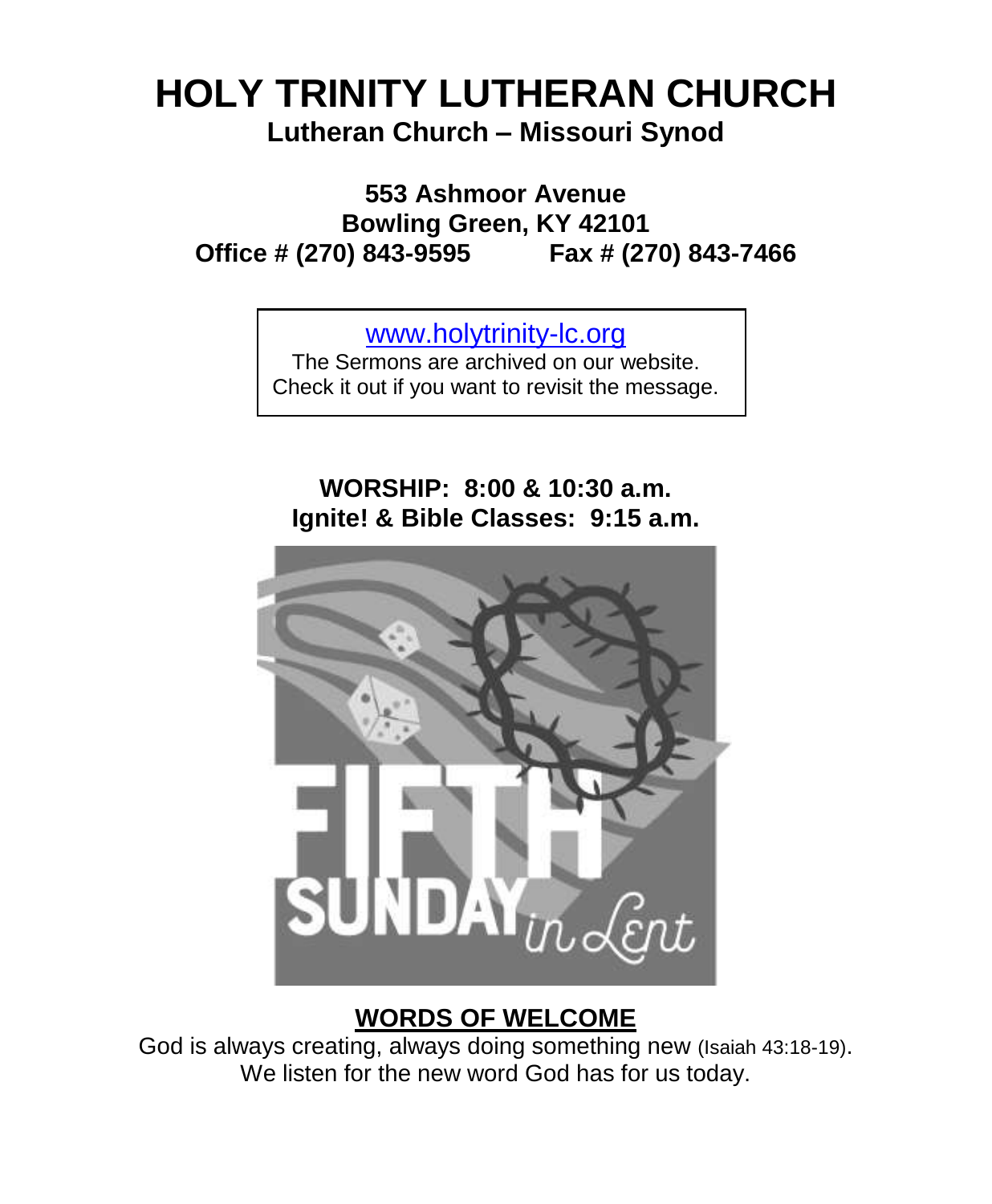**TO OUR VISITORS:** We are delighted that you have joined us today. We pray that the service blesses you and invite you to worship with us again. If you are seeking a church family or would like to know more about Holy Trinity, please contact the Church Office at (270) 843-9595. We are here to serve you. Please use the attendance insert to provide your *Email, mailing address and phone number* so that we might extend a special welcome.

# **HOLY COMMUNION GUESTS**

**AS YOU COME TO THE LORD'S SUPPER** you are affirming with each communicant that Jesus is your Savior and Lord, that with Lutheran Christians you believe His Body and Blood are present, and you desire to serve Him as a dynamic disciple in the fellowship of the Church.

Please review the following questions while preparing for the Lord's Supper.

- 1) Do I believe that I am a sinful human being without hope of eternal life except for God's mercy in Christ?
- 2) Do I believe that Jesus Christ is God's Son and my personal Savior?
- 3) Do I believe that in this Sacrament I will receive Christ's true Body and true Blood in and with the bread and wine?
- 4) Do I hope by the power of the Holy Spirit to live a Godly life?

Please speak to the pastor if you have any special communion needs.

**A NURSERY** is available for infants up to children starting Kindergarten. It is staffed from 7:45 to 11:45 a.m. Exit the sanctuary to the rear, and follow the hallway to the left, then turn at the first hallway to the right. Parents are welcome to worship with their children, but please use the nursery as needed. If you have any questions regarding the nursery please contact Laurie Seavey at (270) 991-1172. **NOTE**: There is also a "nursing/cry room" just before the hallway to the

nursery.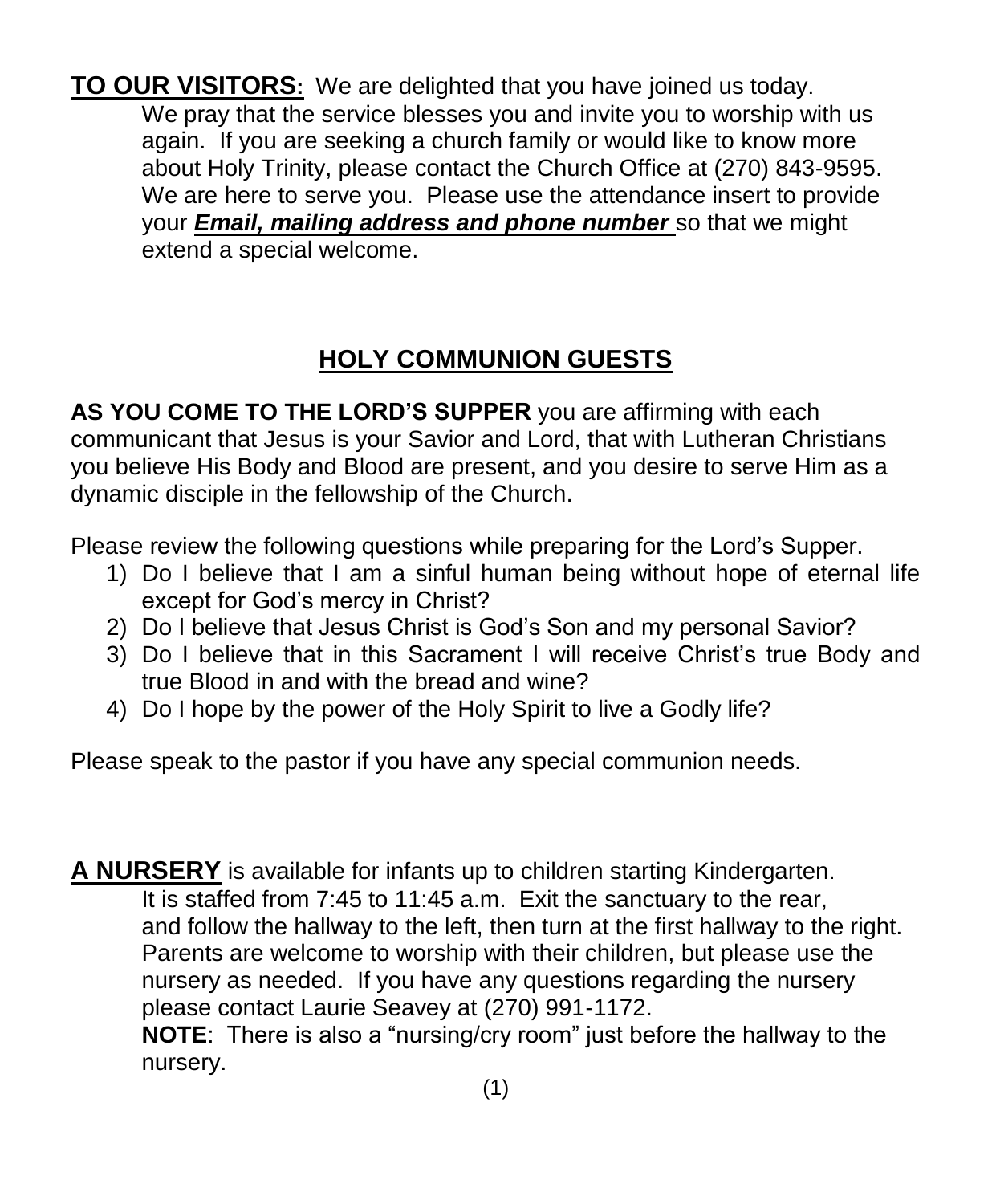# **CELEBRATING CHILDREN AT HOLY TRINITY LUTHERAN CHURCH:**

To the parents of our young children, may we suggest:

- Relax! God put the wiggle in children; don't feel you have to suppress it in God's house. All are welcome.
- Sit toward the front where it is easier for your little ones to see and hear what's going on at the altar. They tire of seeing the backs of others' heads.
- Quietly explain the parts of the service and the actions of the pastor, deacons, readers, acolytes, choir, etc.
- Sing the hymns, pray, and voice the responses. Children learn liturgical behavior by copying you.
- If you have to leave the service with your child, feel free to do so, but please come back. As Jesus said, "Let the children come to Me."
- Remember that the way we welcome children in church directly affects the way they respond to the Church, to God, and to one another. Let them know that they are at home in this house of worship.
- **TO THE MEMBERS OF HOLY TRINITY:** The presence of children is a gift to the church and they are a reminder that our church is growing. Please welcome all children and give a smile of encouragement to their parents.

**WORSHIP BAGS** for our young worshipers are located in the Narthex. Please use these as needed during worship.

# **LARGE PRINT BULLETINS are available from the Ushers.**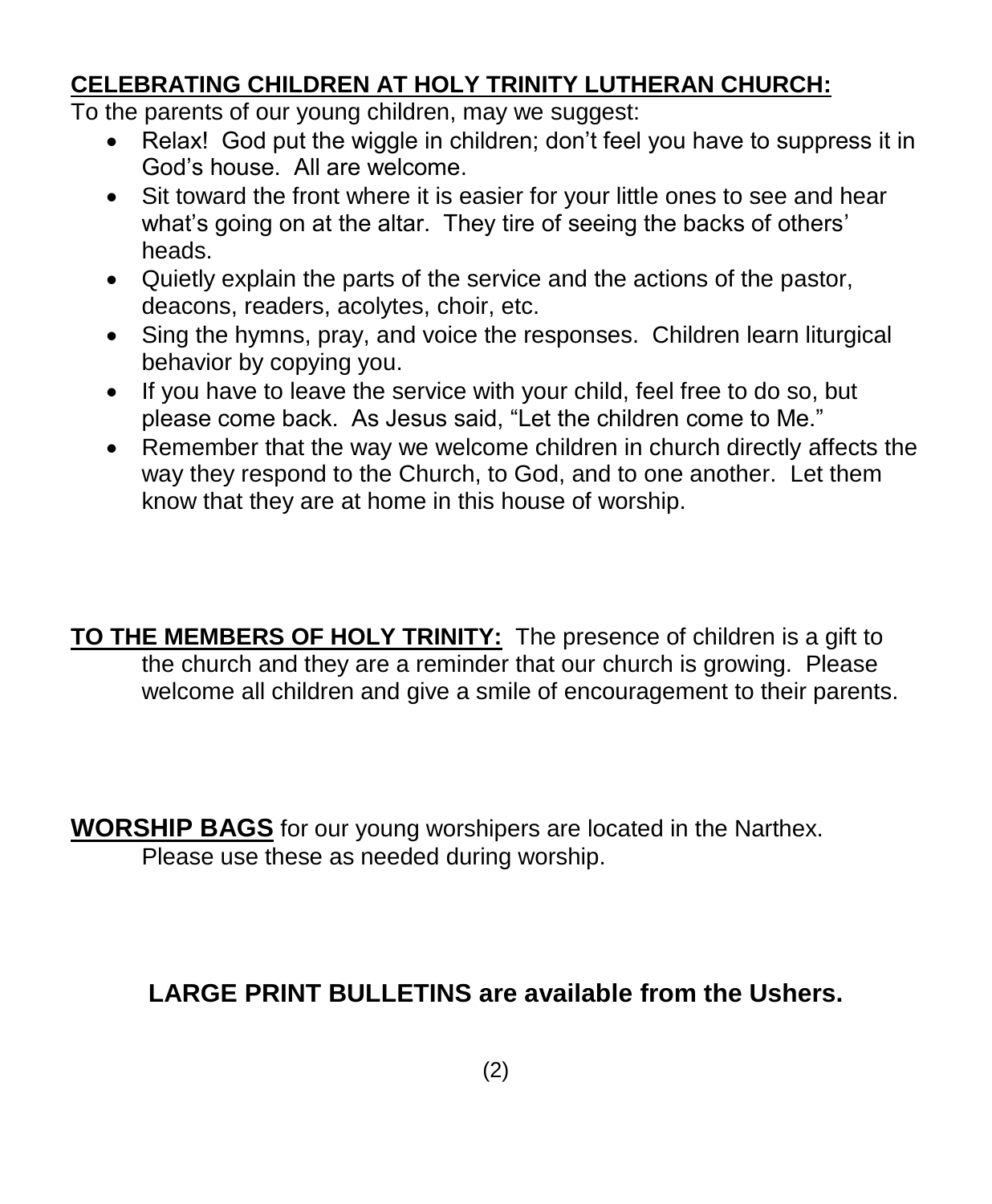# **THE FIFTH SUNDAY IN LENT April 3, 2022**

*God, open our hearts to your gospel message this day. Thank you for the privilege of hearing your word. Amen.*

**PLEASE REMEMBER: Silence/Turn Off your cell phone** as you come into the Sanctuary to worship the Lord. While you are silencing your phone, we encourage you to 'check in' on Facebook that you are with us today. Thank you.

# **PRESERVICE MUSIC**

# **ANNOUNCEMENTS AND GREETING**

**THE OPENING HYMN** L.S.B. #554

"O Jesus, King Most Wonderful" (Verses 1, 4, & 5)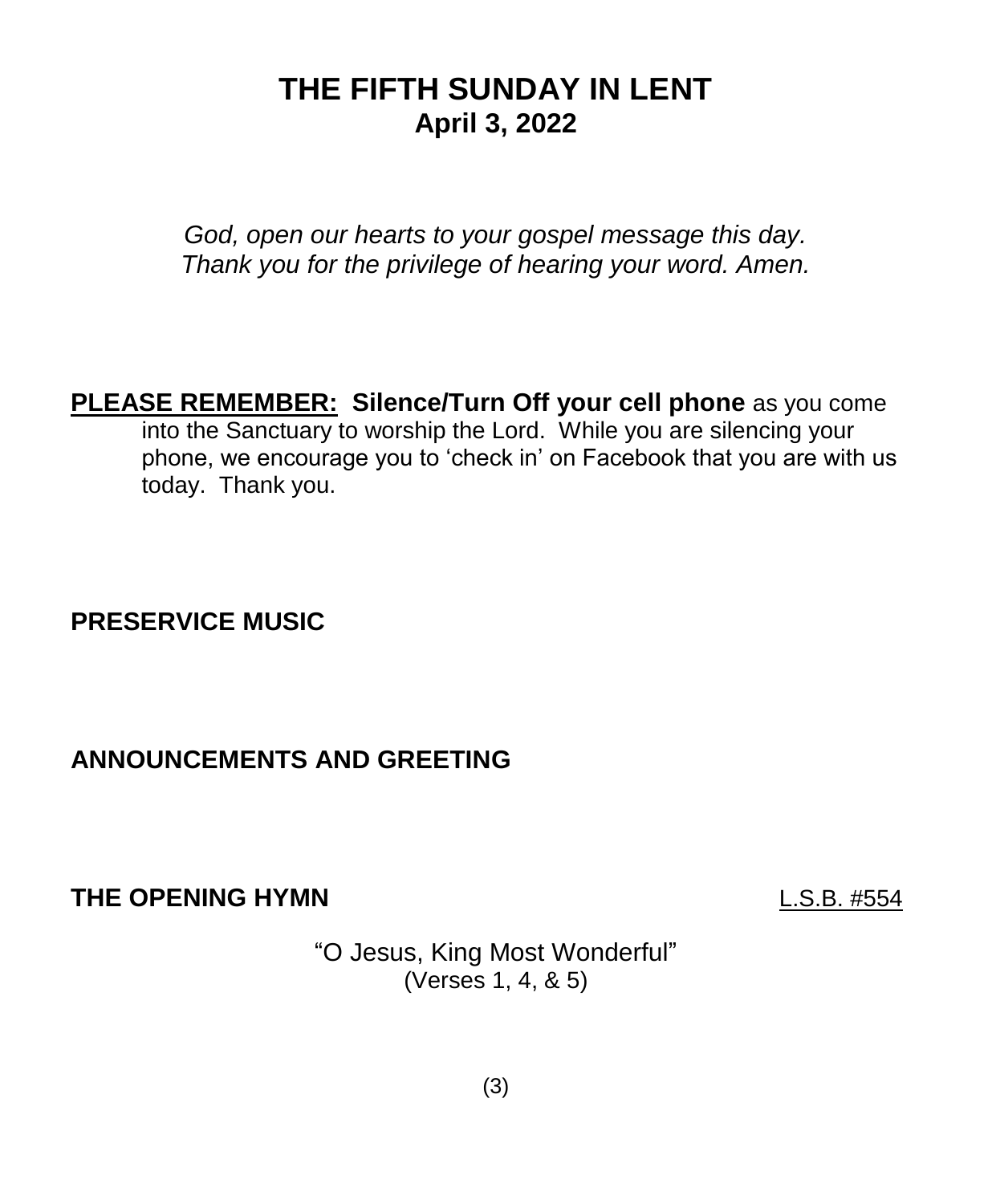# **THE INVOCATION**

Liturgist: In the name of the Father and of the Son and of the Holy Spirit. *Matthew 28:19b [18:20]* **People: Amen.**

# **THE CONFESSION AND ABSOLUTION**

| Liturgist: | Our help is in the name of the Lord. |
|------------|--------------------------------------|
| People:    | Who made heaven and earth.           |

- Liturgist: If You, O Lord, kept a record of sins, O Lord, who could stand?
- **People: But with You there is forgiveness; therefore You are feared.**
- Liturgist: Since we are gathered to hear God's Word, call upon Him in prayer and praise, and receive the body and blood of our Lord Jesus Christ, in the fellowship of this altar, let us first consider our unworthiness and confess before God and one another that we have sinned in thought, word, and deed, and that we cannot free ourselves from our sinful condition.
- **People: Almighty God, have mercy upon us, forgive us our sins, and lead us to everlasting life. Amen.**

*(A time of quiet to reflect on our need for God's forgiveness.)*

- Pastor: God be merciful to you and strengthen your faith.
- **People: Amen.**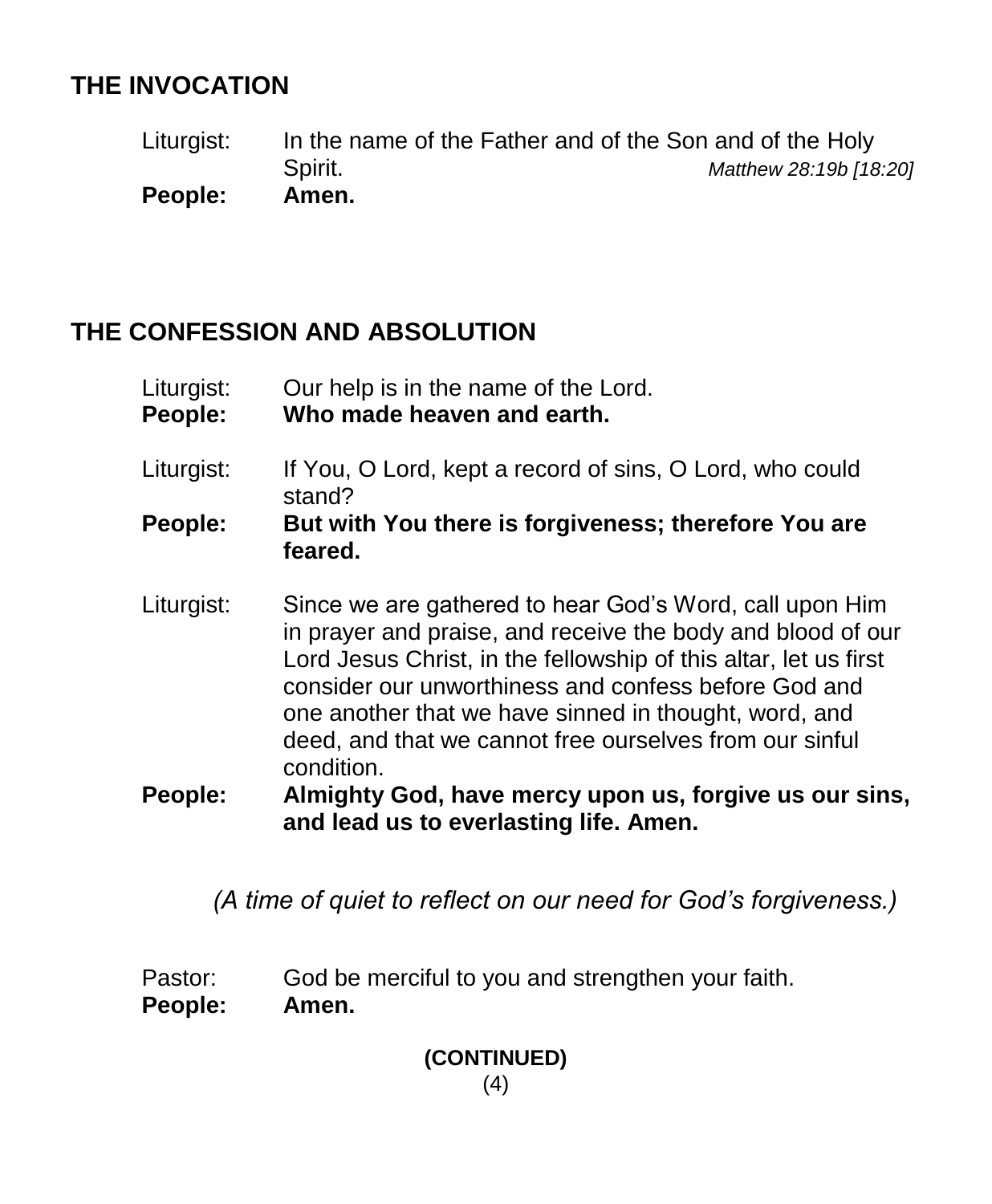| Pastor: | Do you believe that the forgiveness I speak is not my<br>forgiveness but God's?                                                                                                                                        |
|---------|------------------------------------------------------------------------------------------------------------------------------------------------------------------------------------------------------------------------|
| People: | Yes.                                                                                                                                                                                                                   |
| Pastor: | Let it be done for you as you believe. In the stead and by the<br>command of our Lord Jesus Christ I announce the<br>forgiveness of all our sins in the name of the Father, and of<br>the Son, and of the Holy Spirit. |
| People: | Amen.                                                                                                                                                                                                                  |

**INTROIT/PSALM** *Psalm 3:3-6; antiphon: Psalm 3:8*

| Liturgist:            | Salvation belongs to the Lord;                                            |  |
|-----------------------|---------------------------------------------------------------------------|--|
| People:               | your blessing be on your people!                                          |  |
| Liturgist:            | But you, O Lord, are a shield about me,                                   |  |
| People:               | my glory, and the lifter of my head.                                      |  |
| Liturgist:            | I cried aloud to the Lord,                                                |  |
| People:               | and he answered me from his holy hill.                                    |  |
| Liturgist:            | I lay down and slept;                                                     |  |
| People:               | I woke again, for the Lord sustained me.                                  |  |
| Liturgist:            | I will not be afraid of the many thousands of people                      |  |
| People:               | who have set themselves against me all around.                            |  |
| Liturgist:            | Glory be to the Father and to the Son                                     |  |
| People:               | and to the Holy Spirit;                                                   |  |
| Liturgist:            | as it was in the beginning,                                               |  |
| People:               | is now, and will be forever. Amen                                         |  |
| Liturgist:<br>People: | Salvation belongs to the Lord;<br>your blessing be on your people!<br>(5) |  |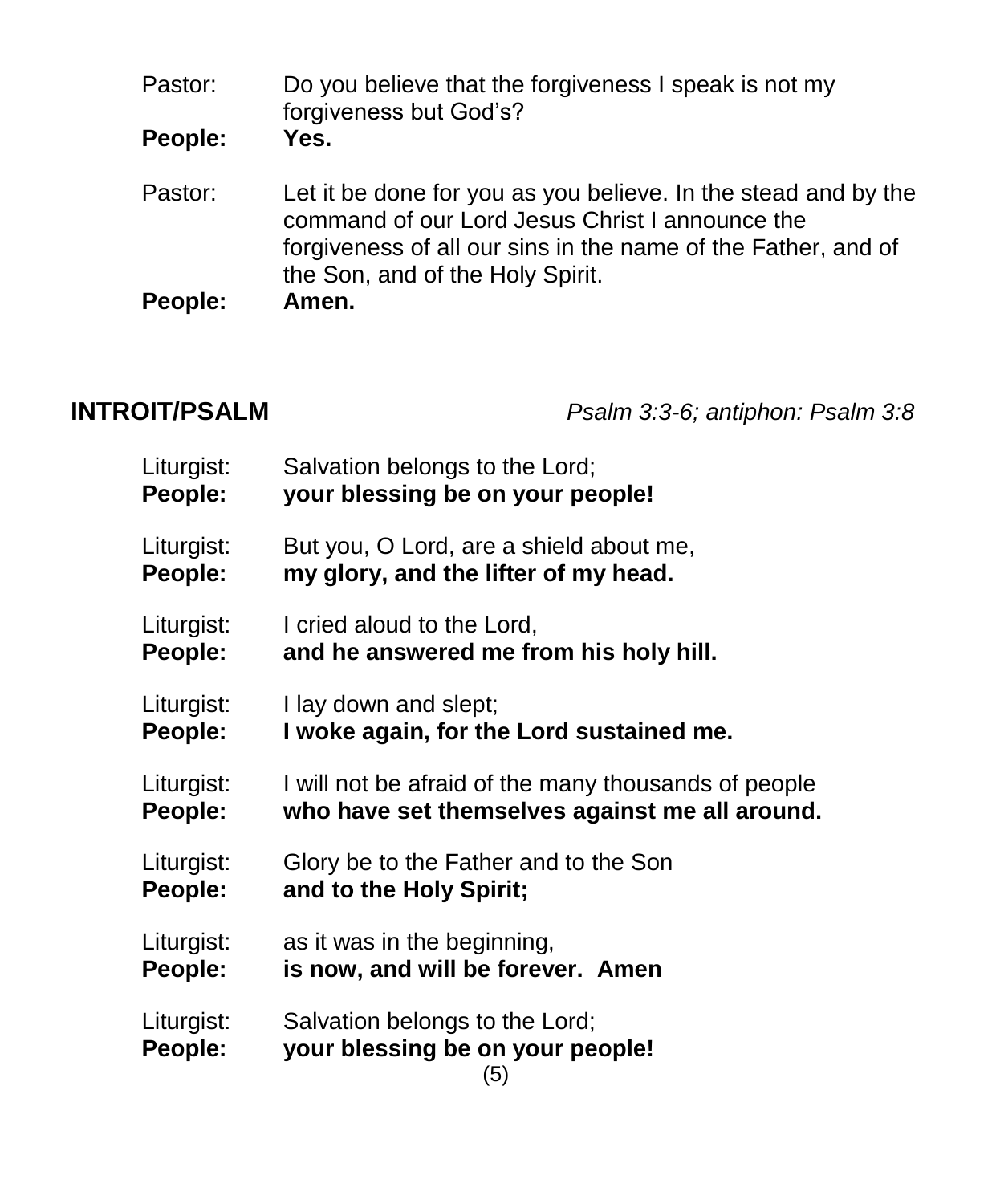### **THE HYMN OF PRAISE** L.S.B. 553

- "O Christ, Our Hope, Our Hearts' Desire" John Chandler
- **1. O Christ, our hope, our hearts' desire, Creation's mighty Lord, Redeemer of the fallen world, By holy love outpoured:**
	- **5. Christ Jesus, be our present joy, Our future great reward; Our only glory, may it be To glory in the Lord!**

### **THE COLLECT**

- Liturgist: The Lord be with you. *2 Timothy 4:22* **People: And with your spirit.**
- Liturgist: Almighty God, by Your great goodness mercifully look upon Your people that we may be governed and preserved evermore in body and soul; through Jesus Christ, Your Son, our Lord, who lives and reigns with You and the Holy Spirit, one God, now and forever.
- **People: Amen.**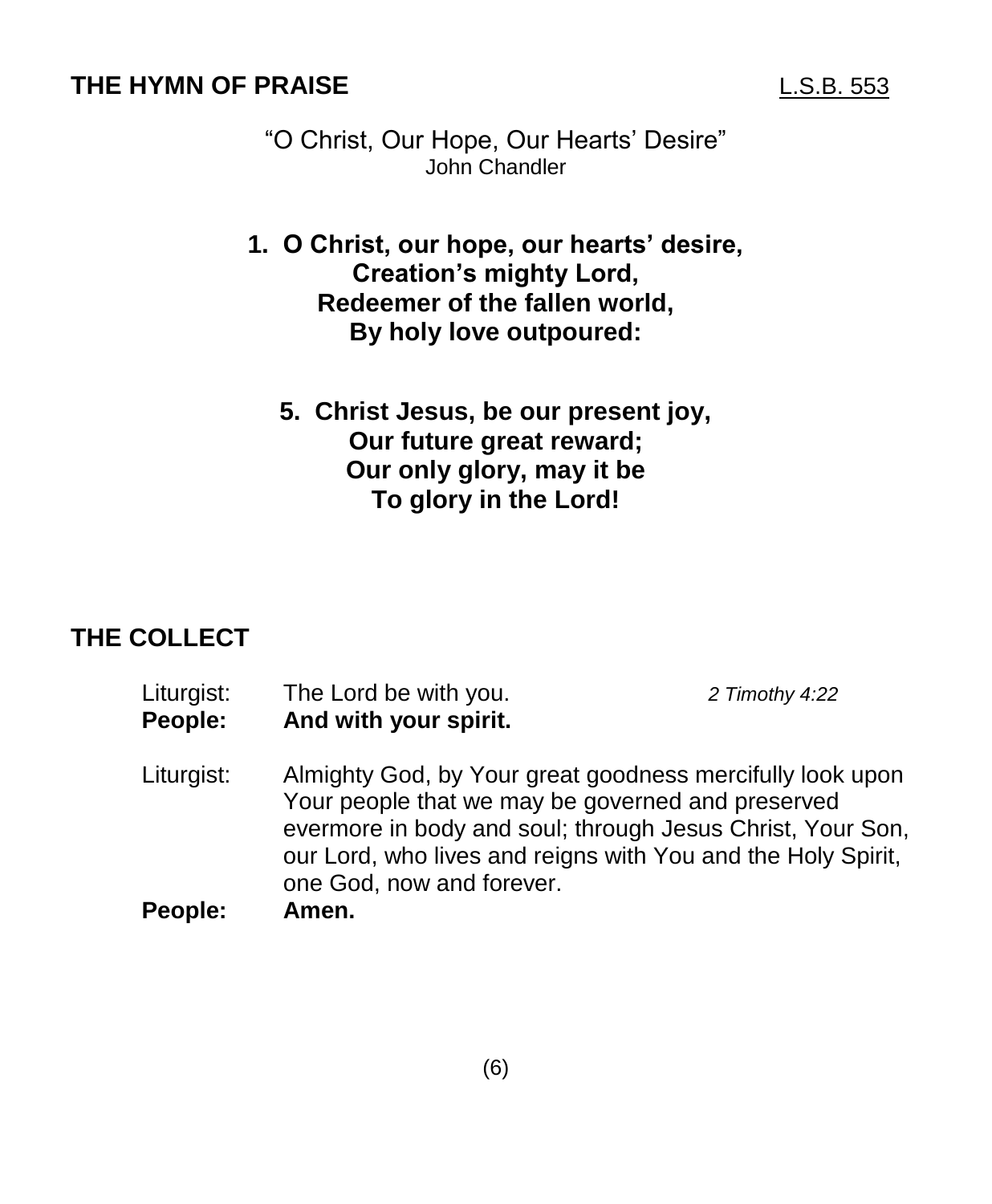# **FROM THE HOLY SCRIPTURES**

# **THE OLD TESTAMENT READING Isaiah 43:16-21**

Reader: The Old Testament Reading is from the 43<sup>rd</sup> chapter of Isaiah.

<sup>16</sup> Thus says the LORD, who makes a way in the sea. a path in the mighty waters, <sup>17</sup> who brings forth chariot and horse, army and warrior; they lie down, they cannot rise,

they are extinguished, quenched like a wick:

*<sup>18</sup> "Remember not the former things, nor consider the things of old. <sup>19</sup> Behold, I am doing a new thing; now it springs forth, do you not perceive it? I will make a way in the wilderness and rivers in the desert. <sup>20</sup> The wild beasts will honor me, the jackals and the ostriches, for I give water in the wilderness, rivers in the desert, to give drink to my chosen people, <sup>21</sup> the people whom I formed for myself that they might declare my praise."*

- Reader: This is the Word of the Lord.
- **People: Thanks be to God!**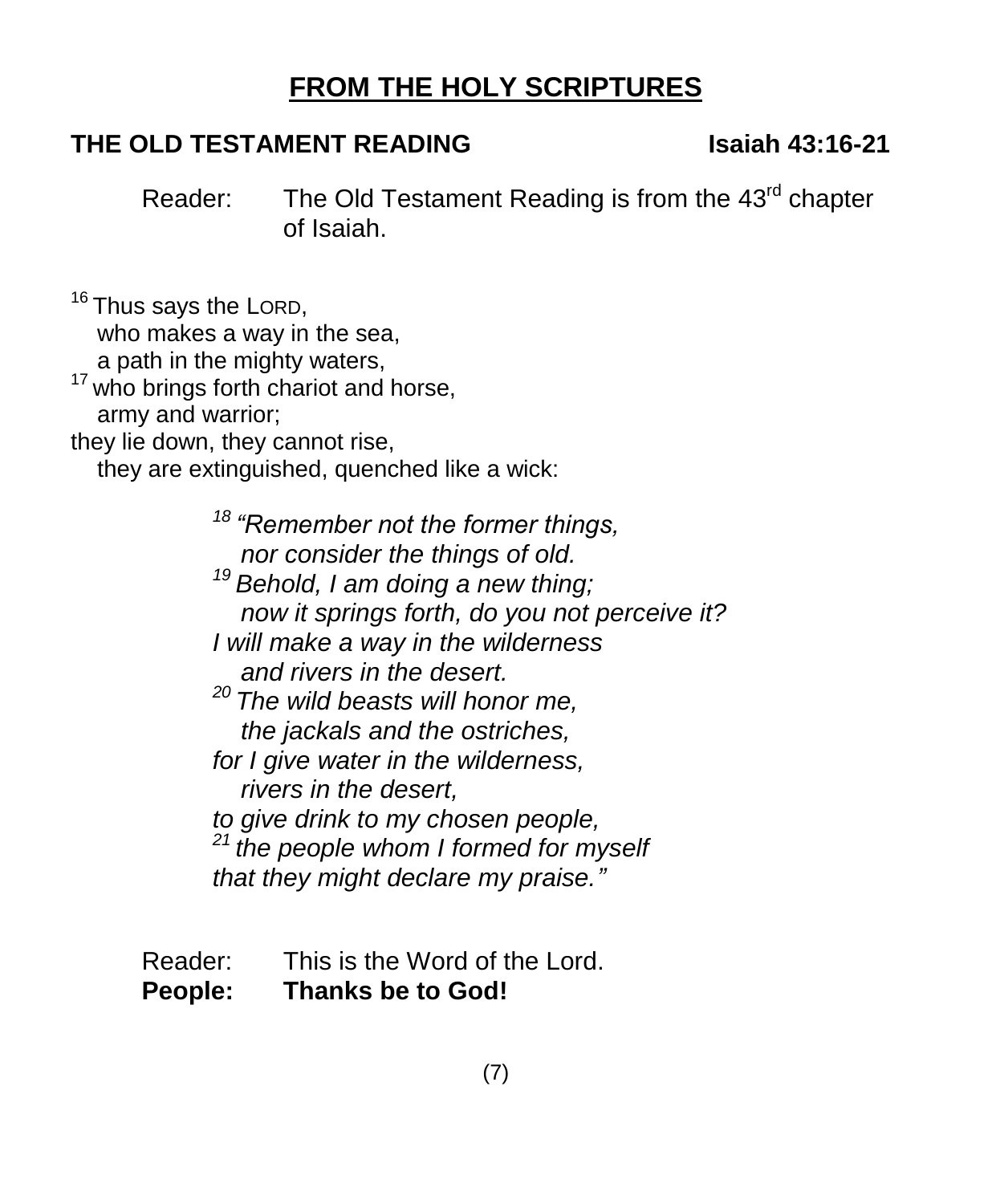# **THE EPISTLE READING Philippians 3:4b-14**

# Reader: The Epistle Reading is from the 3<sup>rd</sup> chapter of Philippians

<sup>4b</sup> If anyone else thinks he has reason for confidence in the flesh, I [Paul] have more: <sup>5</sup> circumcised on the eighth day, of the people of Israel, of the tribe of Benjamin, a Hebrew of Hebrews; as to the law, a Pharisee; <sup>6</sup> as to zeal, a persecutor of the church; as to righteousness under the law, blameless.  $^7$  But whatever gain I had, I counted as loss for the sake of Christ. <sup>8</sup> Indeed, I count everything as loss because of the surpassing worth of knowing Christ Jesus my Lord. For his sake I have suffered the loss of all things and count them as rubbish, in order that I may gain Christ <sup>9</sup> and be found in him, not having a righteousness of my own that comes from the law, but that which comes through faith in Christ, the righteousness from God that depends on faith— $^{10}$  that I may know him and the power of his resurrection, and may share his sufferings, becoming like him in his death,  $11$  that by any means possible I may attain the resurrection from the dead.

 $12$  Not that I have already obtained this or am already perfect, but I press on to make it my own, because Christ Jesus has made me his own. <sup>13</sup> Brothers, I do not consider that I have made it my own. But one thing I do: forgetting what lies behind and straining forward to what lies ahead, <sup>14</sup> I press on toward the goal for the prize of the upward call of God in Christ Jesus.

Reader: This is the Word of the Lord. **People: Thanks be to God!**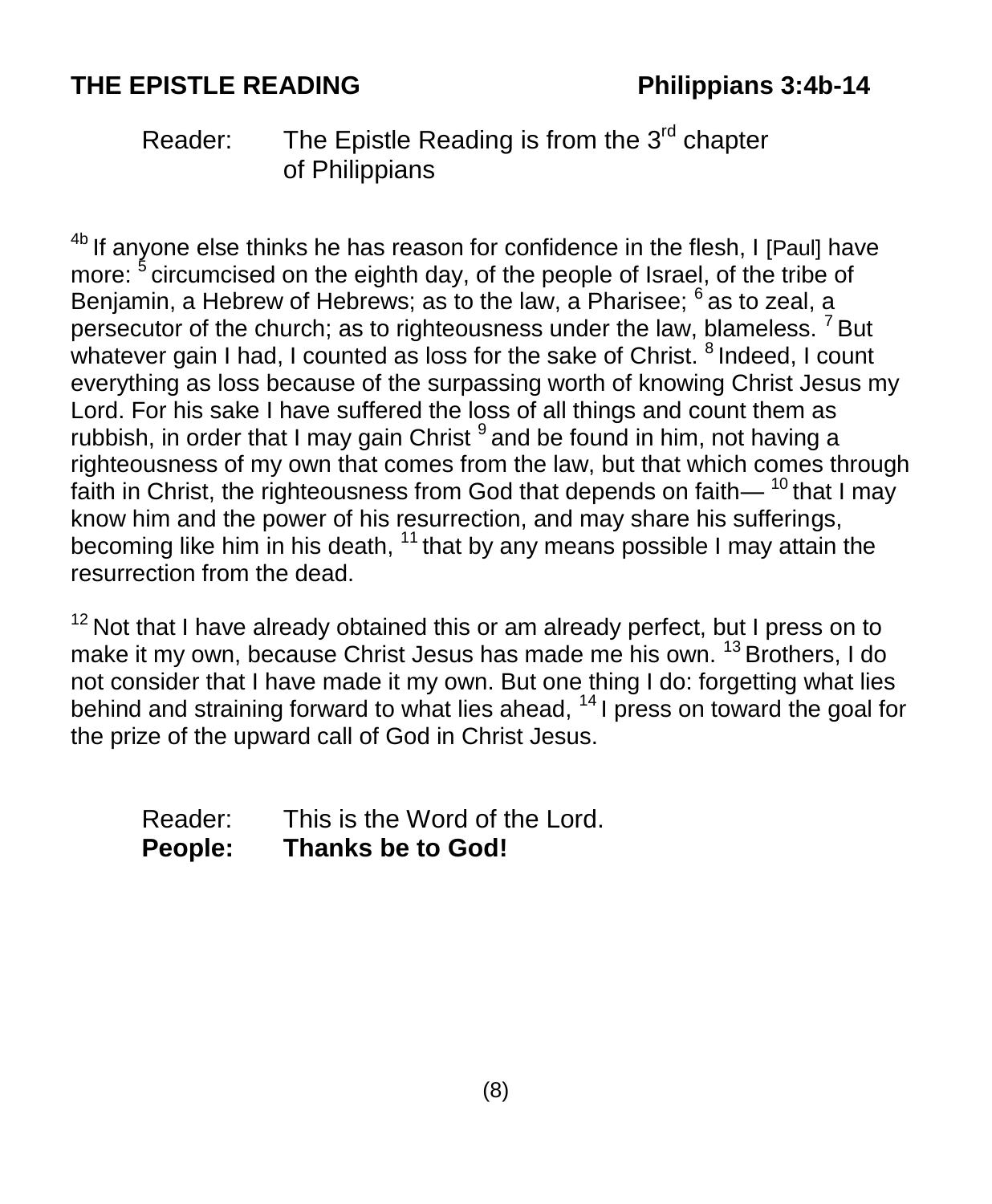### Please stand for **THE HOLY GOSPEL Luke 20:9-20**

Reader: The Holy Gospel according to St. Luke, the  $20<sup>th</sup>$  chapter.

 $9$  And he [Jesus] began to tell the people this parable: "A man planted a vineyard and let it out to tenants and went into another country for a long while.  $10$  When the time came, he sent a servant to the tenants, so that they would give him some of the fruit of the vineyard. But the tenants beat him and sent him away empty-handed. <sup>11</sup> And he sent another servant. But they also beat and treated him shamefully, and sent him away empty-handed.  $12$  And he sent yet a third. This one also they wounded and cast out.  $13$  Then the owner of the vineyard said, 'What shall I do? I will send my beloved son; perhaps they will respect him.' <sup>14</sup> But when the tenants saw him, they said to themselves, 'This is the heir. Let us kill him, so that the inheritance may be ours.<sup>' 15</sup> And they threw him out of the vineyard and killed him. What then will the owner of the vineyard do to them?  $16$  He will come and destroy those tenants and give the vineyard to others." When they heard this, they said, "Surely not!" <sup>17</sup> But he looked directly at them and said, "What then is this that is written:

## *"'The stone that the builders rejected has become the cornerstone'?*

 $18$  Everyone who falls on that stone will be broken to pieces, and when it falls on anyone, it will crush him."

 $19$  The scribes and the chief priests sought to lay hands on him at that very hour, for they perceived that he had told this parable against them, but they feared the people. <sup>20</sup> So they watched him and sent spies, who pretended to be sincere, that they might catch him in something he said, so as to deliver him up to the authority and jurisdiction of the governor.

## Reader: This is the Gospel of the Lord. **People: Thanks be to God!**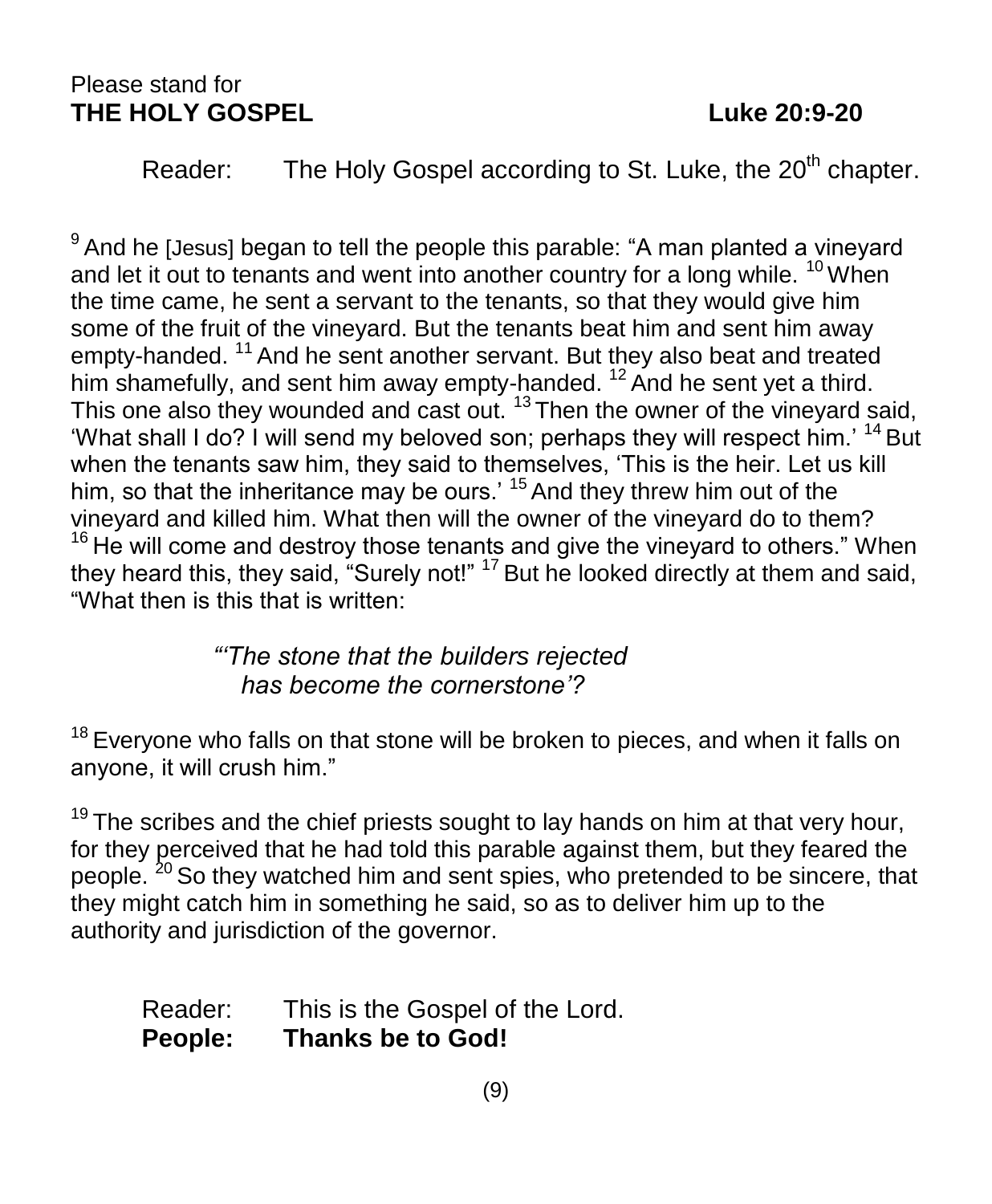### **THE NICENE CREED** L.S.B. Page 158

**All: I believe in one God, the Father Almighty, maker of heaven and earth and of all things visible and invisible.**

**And in one Lord Jesus Christ, the only-begotten Son of God, begotten of His Father before all worlds, God of God, Light of Light, Very God of Very God, begotten, not made, being of one substance with the Father, by whom all things were made; Who for us men and for our salvation came down from heaven and was incarnate by the Holy Spirit of the virgin Mary and was made man; and was crucified also for us under Pontius Pilate. He suffered and was buried. And the third day He rose again according to the Scriptures and ascended into heaven and sits at the right hand of the Father. And He will come again with glory to judge both the living and the dead, whose kingdom will have no end.**

**And I believe in the Holy Spirit, the Lord and giver of life, who proceeds from the Father and the Son, who with the Father and the Son together is worshiped and glorified, who spoke by the prophets. And I believe in one holy Christian and apostolic Church, I acknowledge one Baptism for the remission of sins, and I look for the resurrection of the dead and the life of the world to come. Amen.**

# **THE GATHERING OF OUR TITHES AND OFFERINGS**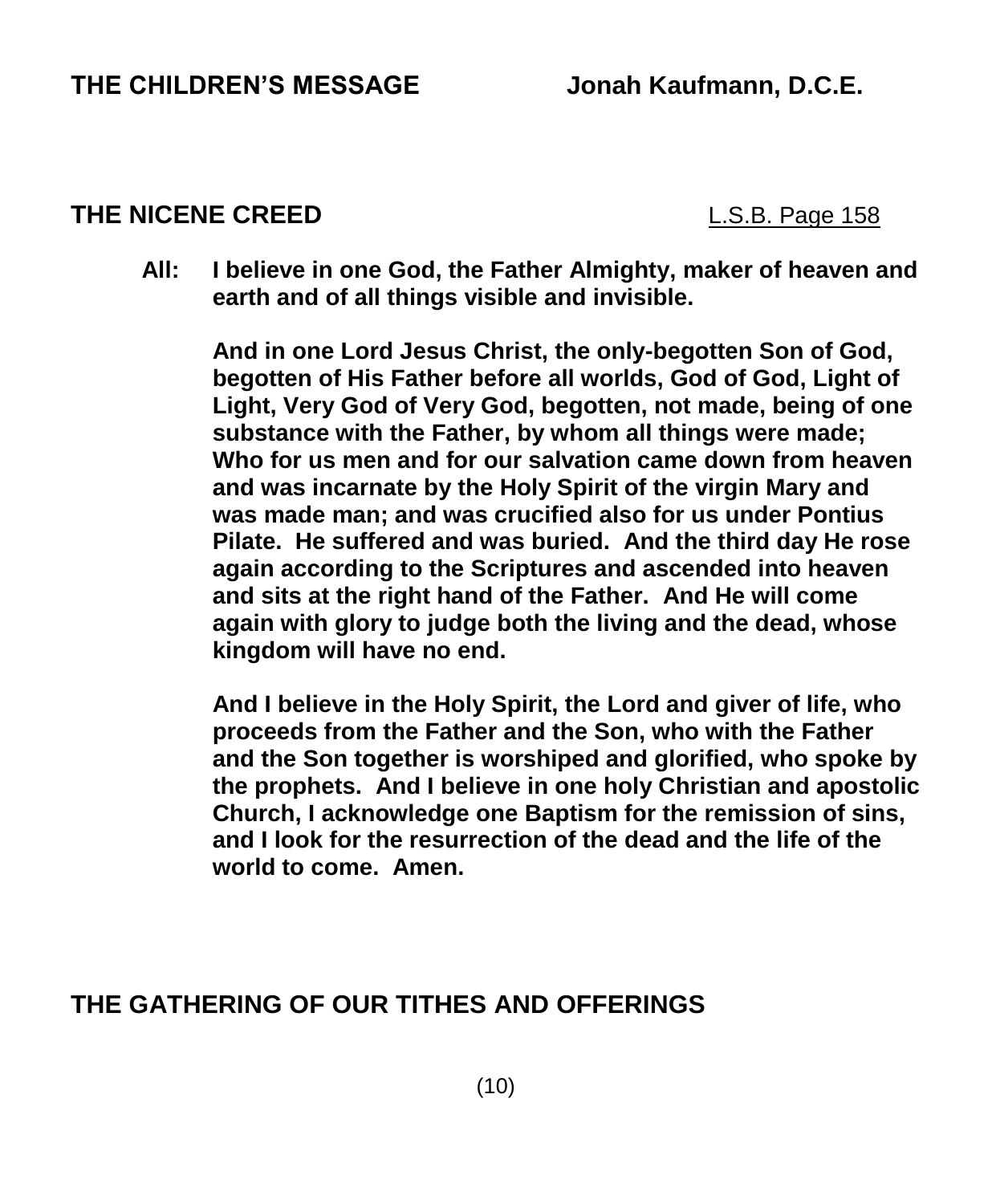### **THE OFFERTORY** L.S.B. Page 192

**Create in me a clean heart, O God, And renew a right spirit within me. Cast me not away from Thy presence, And take not Thy Holy Spirit from me. Restore unto me the joy of Thy salvation, And uphold me with Thy free spirit. Amen.**

*Psalm 51:10-12*

### **THE PRAYERS**

Please continue to pray for the people listed on the bulletin insert, as well as for their families and friends.

### **THE LORD'S PRAYER** *Matthew 6:9-13*

**All: Our Father who art in heaven, hallowed be Thy name, Thy kingdom come, Thy will be done on earth as it is in heaven; give us this day our daily bread; and forgive us our trespasses as we forgive those who trespass against us; and lead us not into temptation, but deliver us from evil. For Thine is the kingdom and the power and the glory forever and ever. Amen.**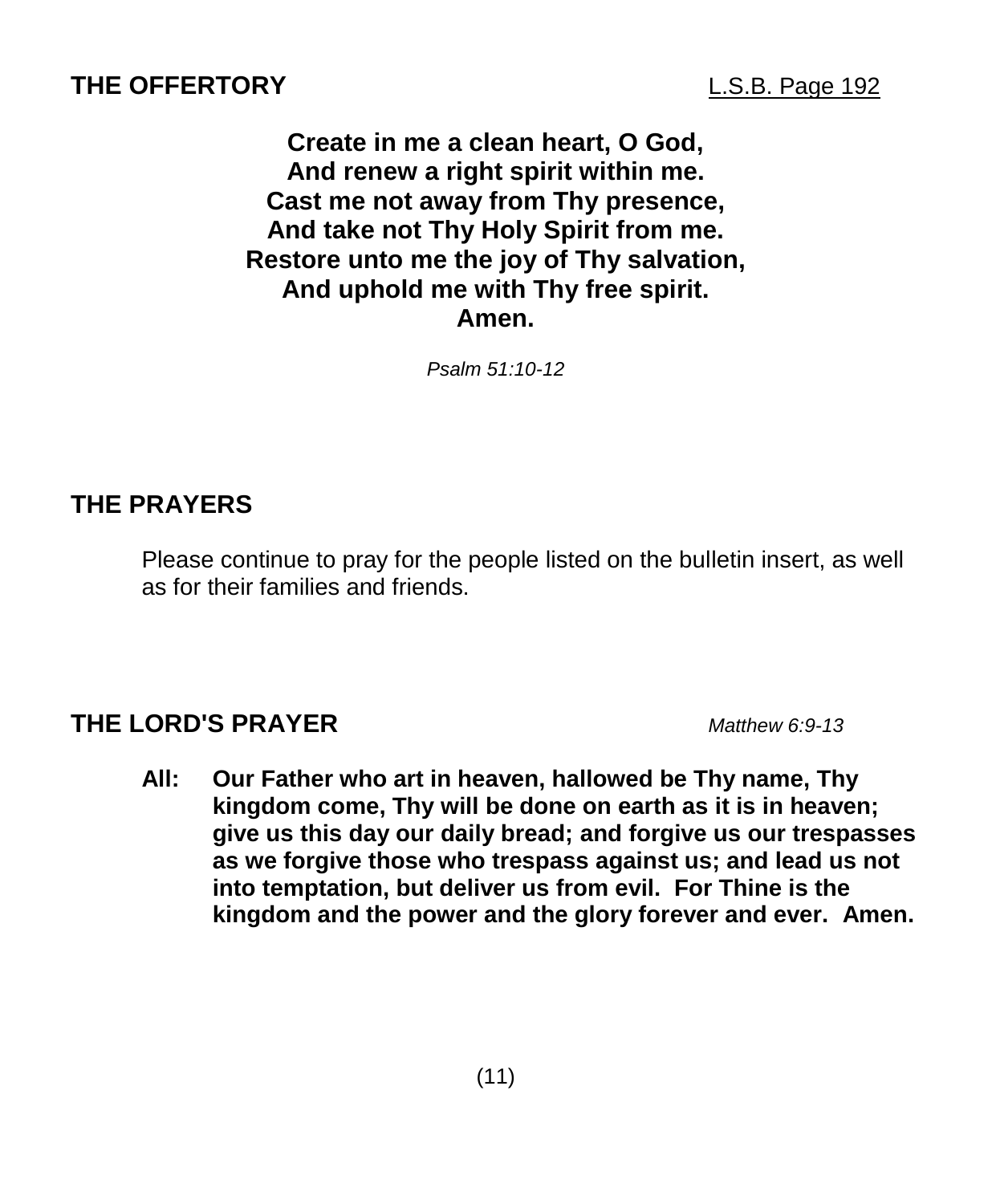# **THE SERVICE OF THE SACRAMENT**

L.S.B. Page 160

# **THE PREFACE**

| Pastor:<br>People: | The Lord be with you.<br>And also with you.                                                                                                                                                                                                                                                                                                                                                         | 2 Timothy 4:22 |
|--------------------|-----------------------------------------------------------------------------------------------------------------------------------------------------------------------------------------------------------------------------------------------------------------------------------------------------------------------------------------------------------------------------------------------------|----------------|
| Pastor:<br>People: | Lift up your hearts.<br>We lift them to the Lord.                                                                                                                                                                                                                                                                                                                                                   | Colossians 3:1 |
| Pastor:<br>People: | Let us give thanks to the Lord our God.<br>It is right to give Him thanks and praise.                                                                                                                                                                                                                                                                                                               | Psalm 136      |
| Pastor:            | It is truly good, right, and salutary that we should at all times<br>and in all places give thanks to You, holy Lord, almighty<br>Father, everlasting God, through Jesus Christ, our Lord, who<br>overcame the assaults of the devil and gave His life as a<br>ransom for many that with cleansed hearts we might be<br>prepared joyfully to celebrate the paschal feast in sincerity<br>and truth. |                |

### **THE WORDS OF INSTITUTION**

*Matthew 26:26-28; Mark 14:22-24; Luke 22:19 & 20; 1 Corinthians 11:23-25*

Pastor: Our Lord Jesus Christ, on the night when He was betrayed, took bread, and when He had given thanks, He broke it and gave it to the disciples and said: "Take, eat; this is My body, which is given for you. This do in remembrance of Me."

> In the same way also He took the cup after supper, and when He had given thanks, He gave it to them, saying: "Drink of it, all of you; this cup is the new testament in My blood, which is shed for you for the forgiveness of sins. This do, as often as you drink it, in remembrance of Me."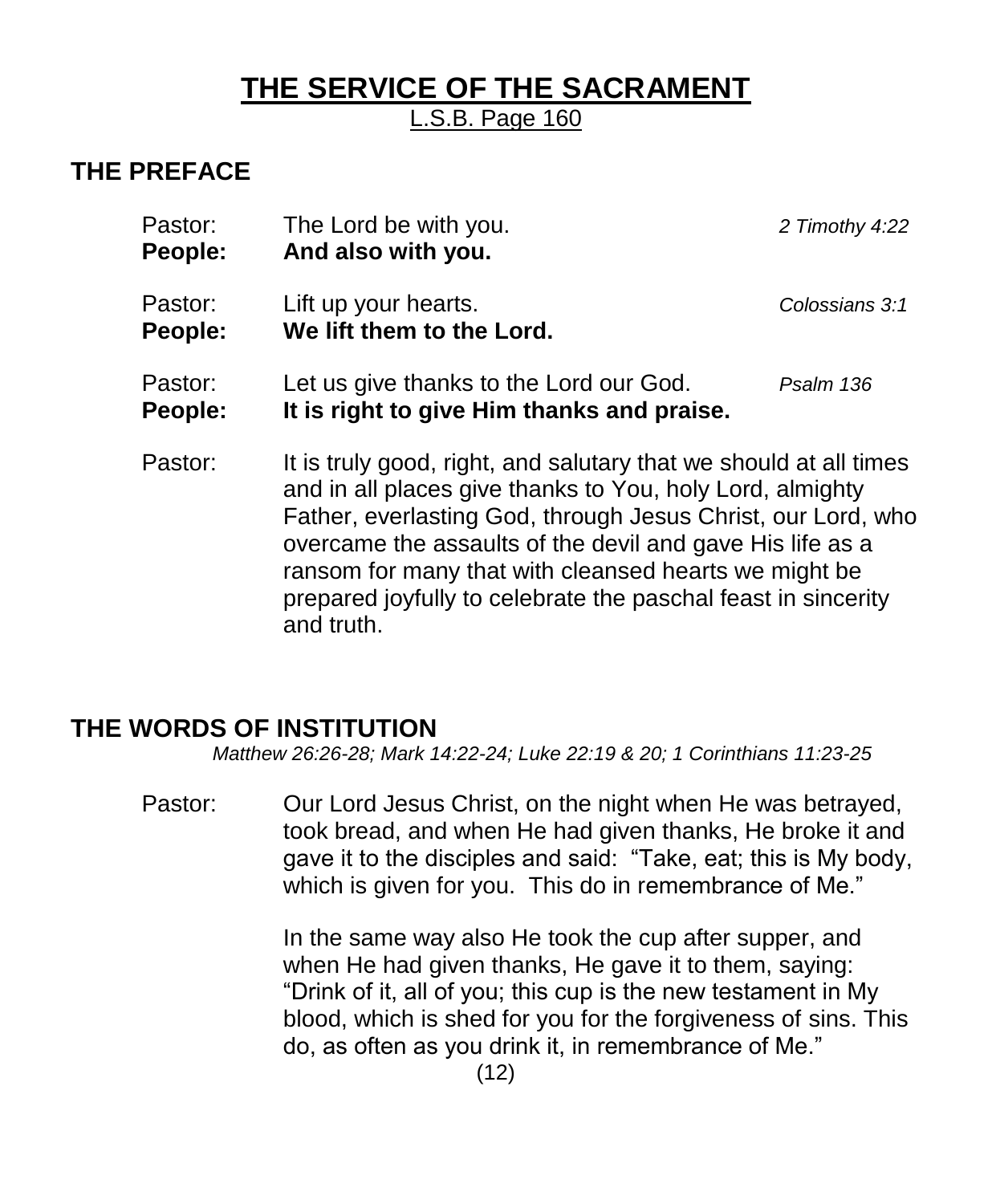**Lamb of God, You take away the sin of the world; have mercy on us. Lamb of God, You take away the sin of the world; have mercy on us. Lamb of God, You take away the sin of the world;**

**grant us peace.**

### **THE PEACE OF THE LORD** *John 20:19*

Pastor: The peace of the Lord be with you always. **People: Amen.** 

### **THE DISTRIBUTION OF HOLY COMMUNION**

### **THE POST-COMMUNION COLLECT** L.S.B. Page 166

Pastor: Let us pray. We give thanks to You, almighty God, that You have refreshed us through this salutary gift, and we implore You that of Your mercy You would strengthen us through the same in faith toward You and in fervent love toward one another; through Jesus Christ, Your Son, our Lord, who lives and reigns with You and the Holy Spirit, one God, now and forever.

**People: Amen.**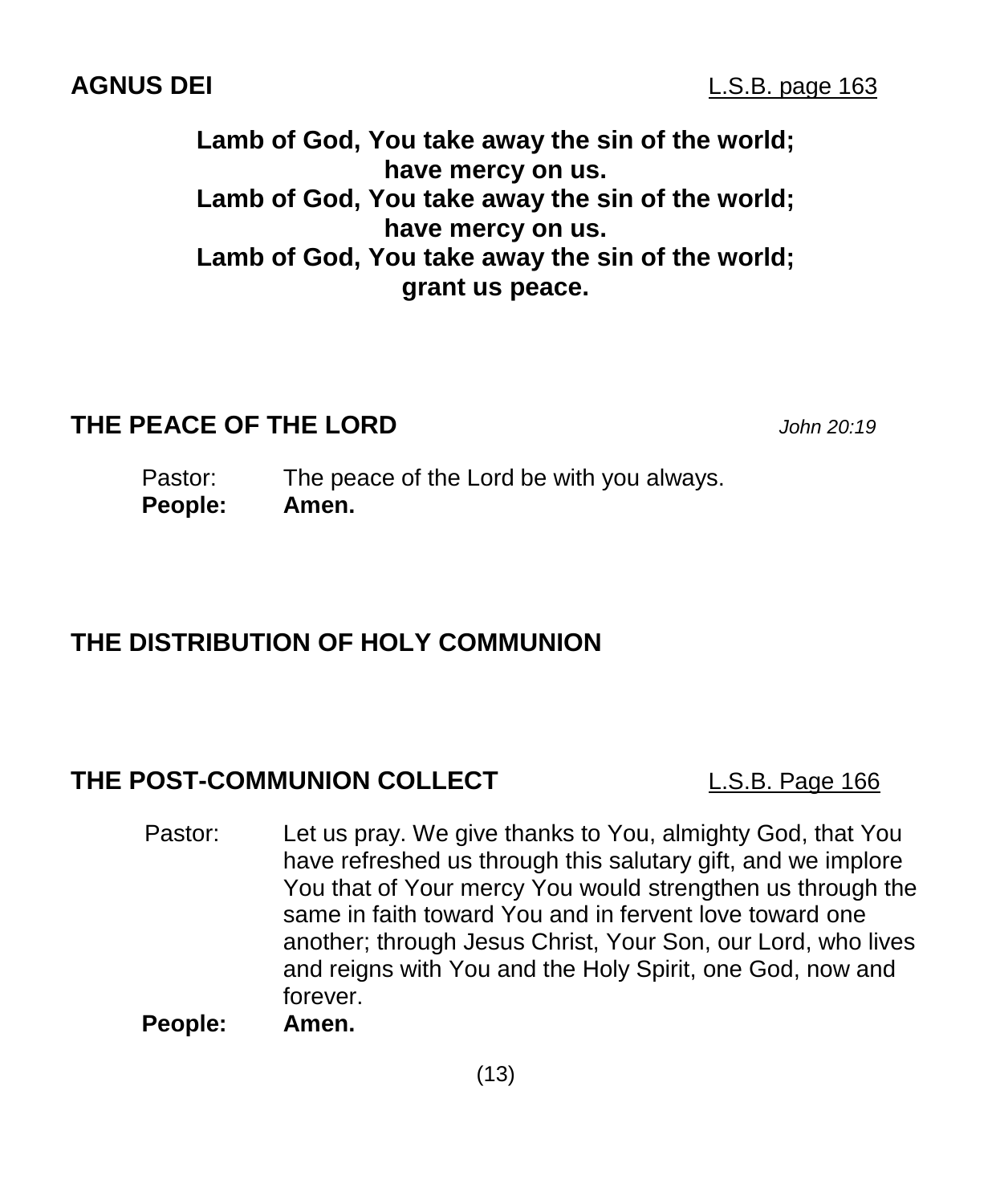**THE SERMON HYMN** L.S.B. #912

"Christ Is Our Cornerstone"

**THE SERMON Pastor Toopes** 

**"Broken or Crushed" Text: Luke 20:9-20**

**THE BENEDICTION** *(Amen response is sung by all.)*



**THE CLOSING HYMN** L.S.B. #924

"Lord, Dismiss Us with Your Blessing"

# **THE CLOSING WORDS**

Pastor: Go in peace and serve the Lord. **People: Amen! Thanks be to God!**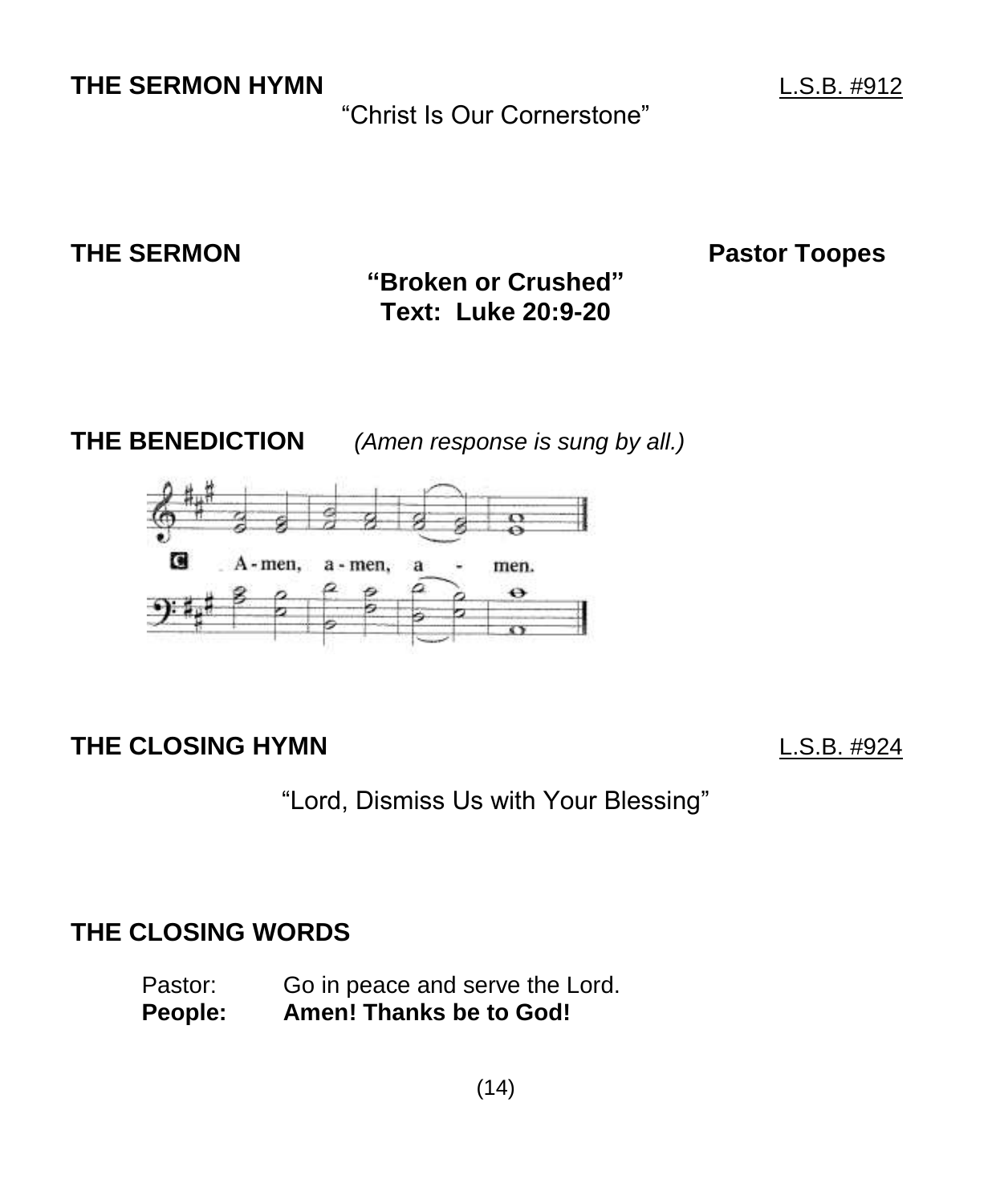### **THE POSTLUDE**

Liturgy (or the appropriate portion thereof) from the Lutheran Service Book ©2006 Concordia Publishing House. Used by permission. License #000014332.

### **+ + OUR WORSHIP CONTINUES IN OUR DAILY SERVICE + +**

# **STAFF**

**Senior Pastor:** Rev. Andrew Toopes **[toopes57@gmail.com](mailto:toopes57@gmail.com)** 

Associate Pastor: Rev. Dr. Mark Press.

**Director of School Ministry:** Mr. Bill Hiskey [bhiskey@htlc-bg.org](mailto:bhiskey@htlc-bg.org)

**Director of Christian Education:**  Mr. Jonah Kaufmann is a state of the state is a state of the state of the state of the state of the state of the state of the state of the state of the state of the state of the state of the state of the state of the state

**Co-Choir Directors:** Beth Markel [beth@themarkelfamily.com](mailto:beth@themarkelfamily.com) **Organists:** Judy Owens *Companists: Judy Owens* **Companists: Judy Owens Companists: Judy Owens Companists: Judy Owens**  and Beth Markel **Minister of Int'l Outreach: Nelson Feliciano [impactodegraciabg@gmail.com](mailto:impactodegraciabg@gmail.com)** 

**HTLS Preschool Director:** Gretchen Bugsch [gbugsch@htlc-bg.org](mailto:gbugsch@htlc-bg.org)

**Secretaries:** Dionne Milam (church) [dmilam@htlc-bg.org](mailto:dmilam@htlc-bg.org) Jennifer Whittamore (school) [school.admin@htlc-bg.org](mailto:school.admin@htlc-bg.org)

Phone #870-672-2117<br>press@csp.edu Phone #651-788-6940

Phone #270-843-1001

Phone #270-843-9595 **Deacon:** Mike Bryant Mike Bryant Muslam Research Muslam Research Muslam Research Muslam Muslam Research Muslam R Phone #270-791-5495 Amy Wieting **[awieting@ix.netcom.com](mailto:awieting@ix.netcom.com)** 

> Phone #270-791-9432 Phone #270-843-1001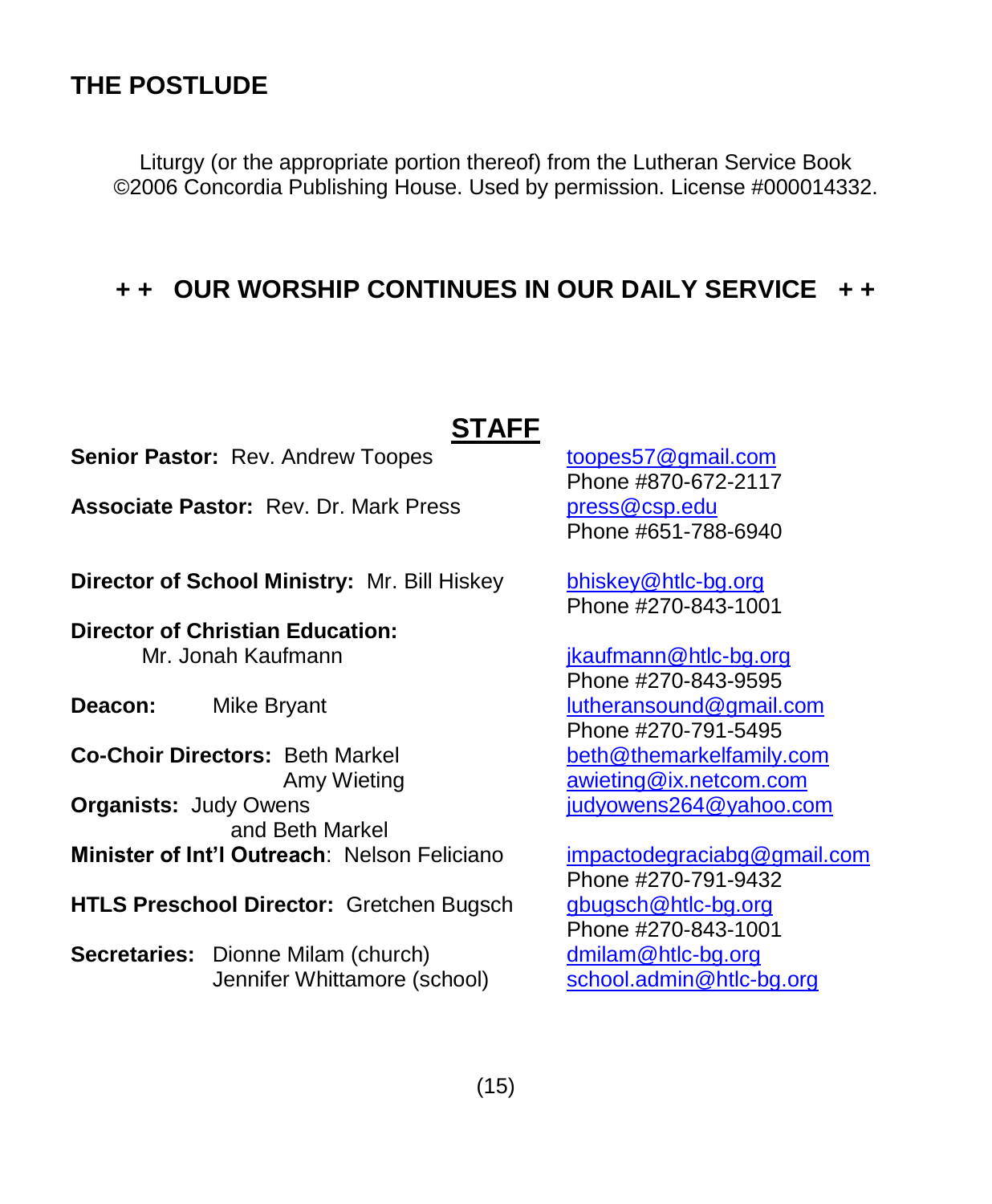The Church Office will be **CLOSED** on Monday, April 18 for Easter Monday.

 If you have a pastoral need on these dates please contact Pastor Toopes at (870) 672-2117 or [toopes57@gmail.com](mailto:toopes57@gmail.com)

 Please remember to call before coming to the office. With the secretary out with various medical appointments and Pastor Toopes making visits to members, the office is not staffed on a regular basis. We are sorry for the inconvenience.



### **CHILDREN'S MINISTRY:**

**Ignite:** (ages 2 – 6<sup>th</sup> grade)

We meet at 9:15 a.m. in EO-111 each Sunday. Come join us in the fun and learning during this time!

## **FIRESIDE: Junior & Senior High** (Grades 7 - 12) – EO-201

## **ADULT CLASS:**

**Pastors' Bible Class** (S) – Sacrament of Holy Baptism

# **OUR CHURCH ATTENDANCE LAST WEEK**

| BG site:     | The Church at Study | 66 | The Church at Worship | 191 |
|--------------|---------------------|----|-----------------------|-----|
| SG site:     | The Church at Study |    | The Church at Worship | -26 |
| <b>TOTAL</b> |                     | 79 |                       | 217 |

Midweek Lenten Service: 92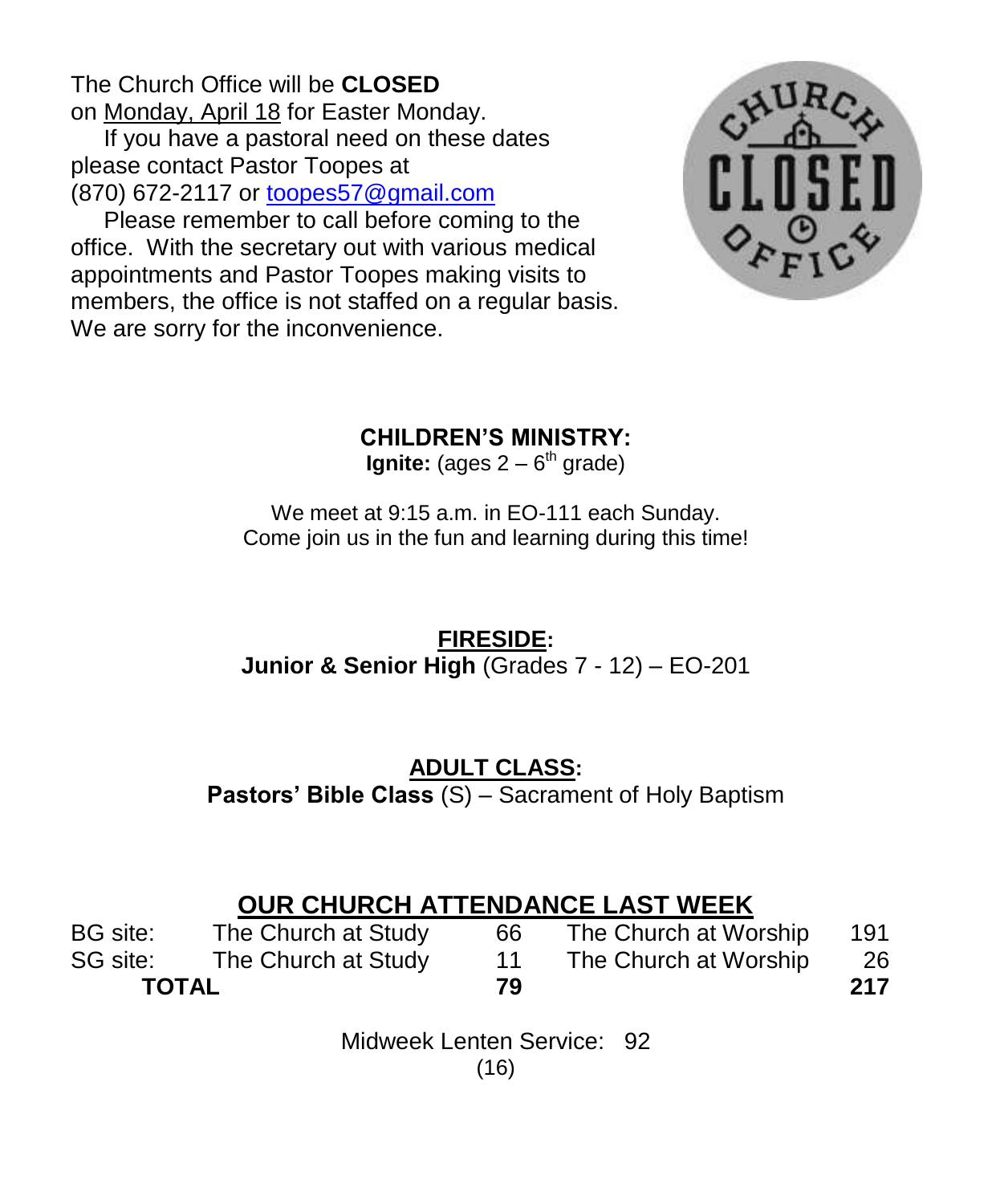# **SERVING THIS WEEK**

8:00 Service 10:30 Service Greeters: Dick & Claudine Stirn David & Laurie Jurgens Readers: Laurie Seavey Sheryl Morris Acolytes: Lucy Veith Zoe Witherspoon A/V Assistant: Mckenzie Eversoll A.J. Zirbel Nursery Attendant all morning: Tina Hansen

Acolyte for the Lenten service at 6:30 p.m.: Ella Payne

# **BIRTHDAYS THIS WEEK**

| Apr | 4 | Jonathan Heinze     | 4 | Jeremy Crittenden     |
|-----|---|---------------------|---|-----------------------|
|     | 4 | Hunter Wagner       | 4 | Dane Rubican          |
|     | 5 | <b>Gracie Veith</b> |   | <b>Connor Heyungs</b> |
|     | Q | <b>Vern Small</b>   | Q | <b>Steven Albert</b>  |
|     |   |                     |   |                       |

# **ANNIVERSARIES THIS WEEK**

**Apr** 4 Don & Carolyn Merkle

*Next week's scripture readings are:* **THE OLD TESTAMENT: Deuteronomy 32:36-39 THE EPISTLE: Philippians 2:5-11 THE HOLY GOSPEL: John 12:20-43**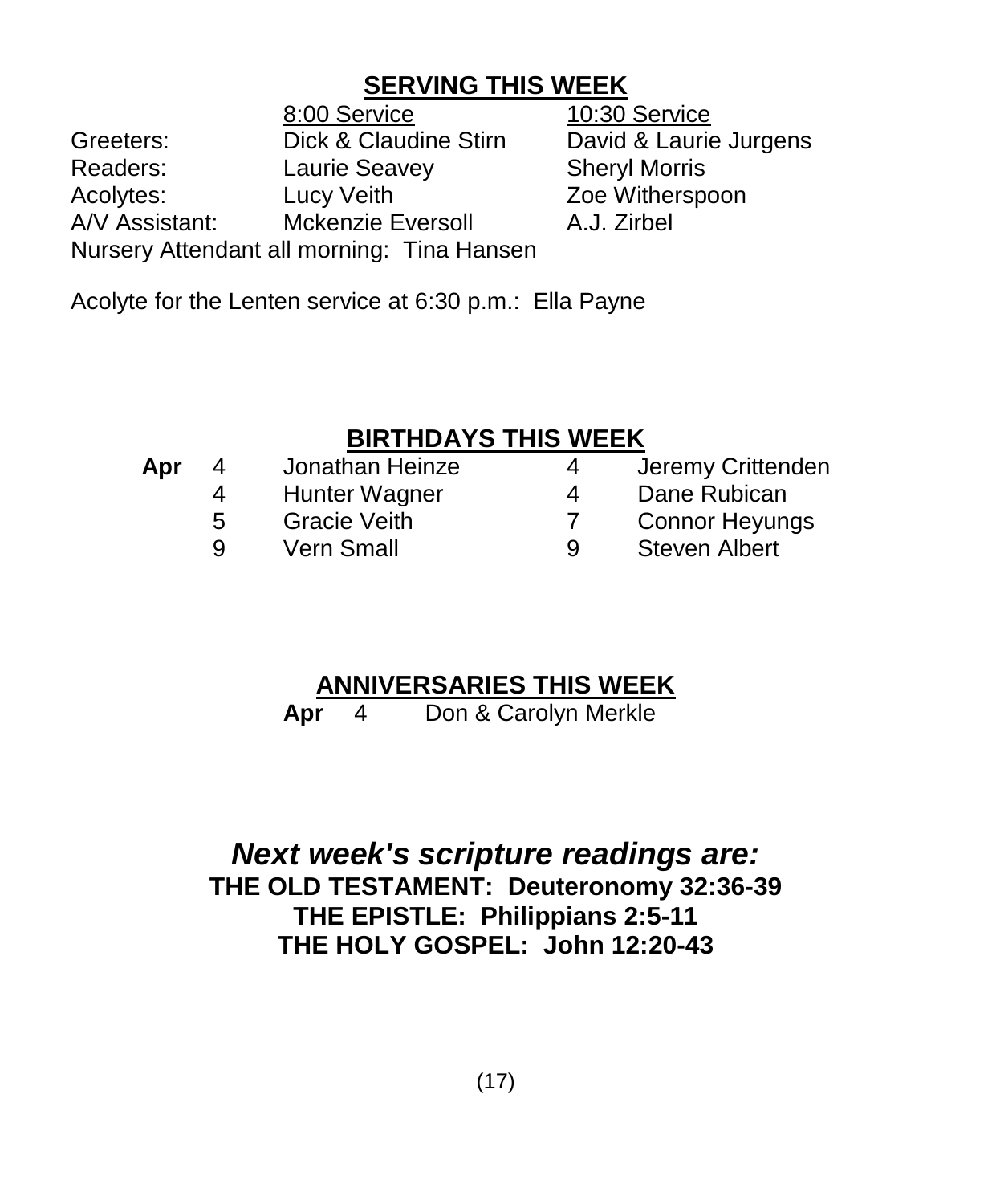# **SERVING NEXT WEEK**

8:00 Service 10:30 Service Greeters: Marly & Deb Hiatt Lynn & Carole Clark Readers: David King Bobbi Wiebbecke Acolytes: Riley Moore Eva White A/V Assistant: Mckenzie Eversoll Johnie Trent Nursery Attendant all morning: Breanna Moser

Acolyte for the Maundy Thursday service at 6:30 p.m.: Kylee Jo Linhardt Acolyte for the Good Friday service at 7:00 p.m.: Gray Unick

# **PARISH NOTES**

*THANK YOU to everyone who contributed to our worship service today.* 

**ANNOUNCEMENTS**: Please submit announcements to the Church Office by Wednesdays by e-mailing, calling, or dropping a note in the offering plate on Sundays.

*WE EXPRESS OUR CHRISTIAN SYMPATHIES* to the family of **Gregg Helmich** (former member) in the death of his father, Rev. Clarence Helmich. Rev. Helmich was a faithful servant of the Lord in the Mid-South District and preached at HTLC several times. Rev. Helmich died on Sunday, March 27, at 86 years of age. Funeral arrangements were not available at this time.



# *We commend Gregg, Twila, Tyler, Hannah, and their family to the comfort and compassion of our Loving and Living Lord Jesus Christ.*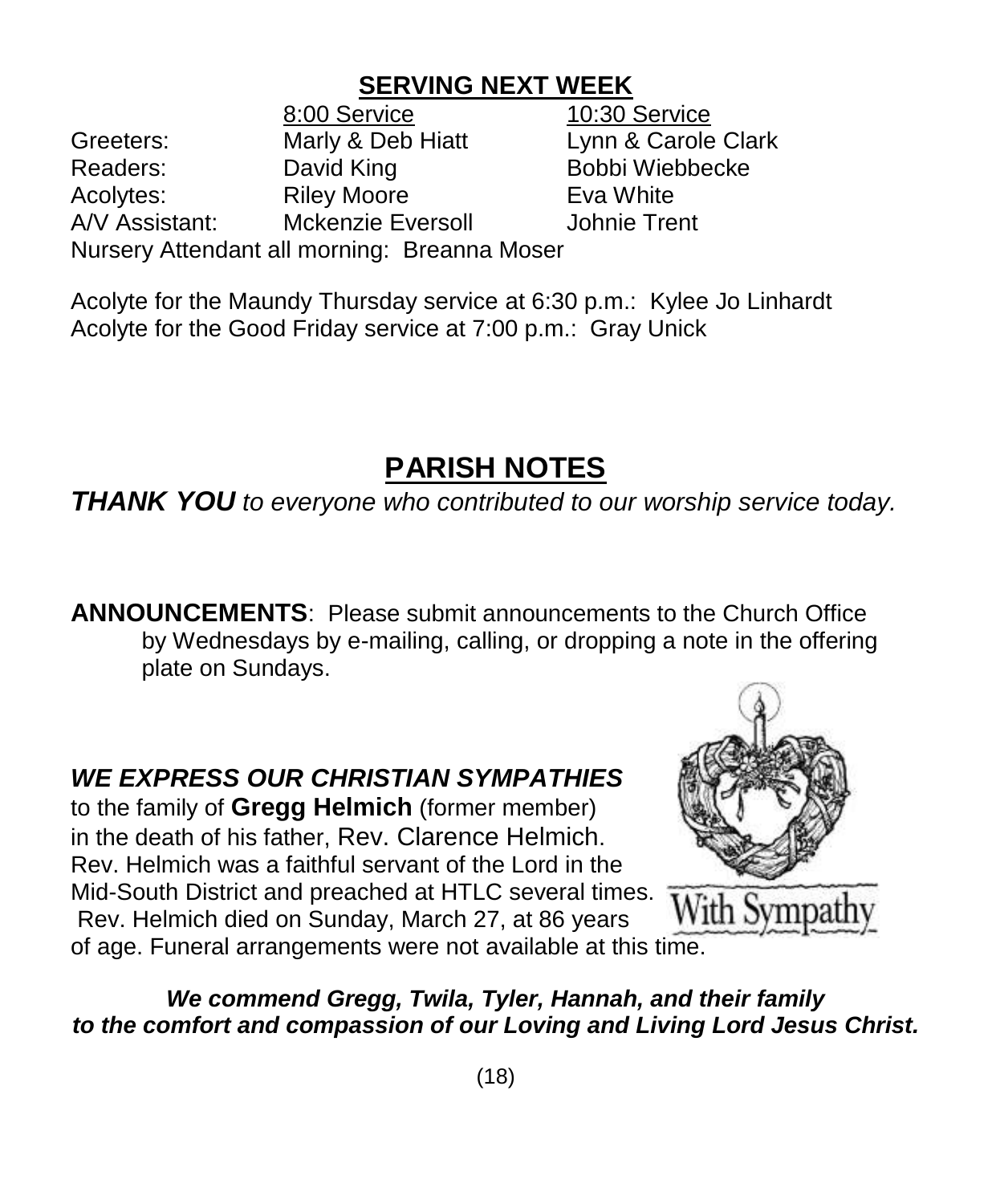**APRIL NEWSLETTERS**: The newsletter has been distributed via email and the Narthex. If we have an email address for you then hopefully you have already received it. If we don't have an email, a printed copy is on the table in the Narthex for you to pick up and take home.

 If you would like to receive newsletters via email please contact the church office at 270-843-9595. The **DEADLINE** for articles for the May newsletter is Friday, April 15.

# **ATTENTION MEN, WOMEN, TEENS, & KIDS**

No matter what your status is, don't miss a HTLC fellowship event on Sunday, April 3 at 6:00 p.m. The Stained Glass Music Series is back! The Choral Works of Dan Forrest, Phillip Stopford, and Ola Ejeilo, accompanied by organ, piano, cello, and flute will be featured at St. Joseph's Catholic Church (434 Church St). We will carpool from the front parking lot at 5:30 p.m. The concert is free. The sanctuary has been renovated recently and is a wonder to see!

# **YOUTH WORK**

- 1. **Fuel With Friends** and **Junior Confirmation Class** will NOT meet through Lent/Easter. Youth and their parents are encouraged to attend our midweek services. Contact Pastor Toopes if you have any questions.
- 2. **YOUTH YARD SALE** on Saturday April 9 from 7:00 a.m. to 12:00 p.m. The youth will be hosting a yard sale in the Fellowship Hall to support their upcoming National Youth Gathering trip. If you would like to donate your items to this event, we will be collecting them April 4-8.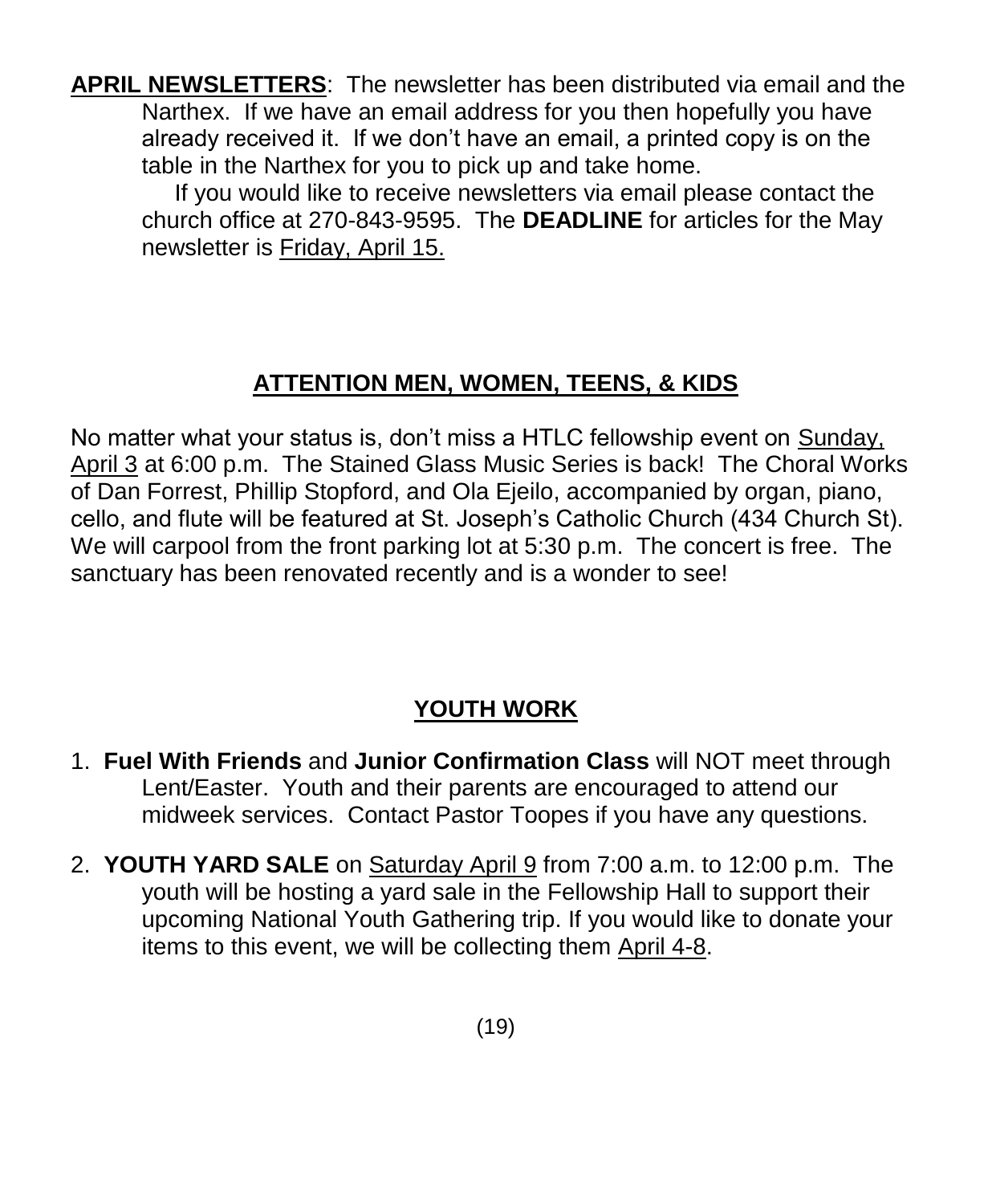**Easter Egg Hunt** on Sunday, April 17 beginning at 9:30 a.m. in the Fellowship Hall. **Children** – bring your baskets and hunt for eggs! Contact Jonah Kaufmann if you have questions.

There is a box in the Narthex for donations of candy. We would appreciate donations of individually wrapped candy.

# **LWML NEWS**

- 1. For more information about LWML, please contact Claudine Stirn at 270-793-9991.
- 2. **LWML Mid-South District Convention –** Our district convention will take place this year on June 10-12 in Clarksville, TN at the Town Place Suites by Marriott. The theme is "Planting Seeds of Faith – Growing and Sharing God's Word," based on 1 Corinthians 3:6. The keynote speaker is Rev. Dr. Gregory Seltz, Director of the Lutheran Center for Religious Liberty and speaker emeritus of "The Lutheran Hour."

 Early registration deadline is April 18, and the cost is \$80. Registration from April 19-May 20 is \$90. An interesting seminar being presented at the convention is "Learn about the Mara Evangelical Church and Burmese Culture." This is especially timely for us at Holy Trinity because the Burmese church worships in our building!

See or call Marsha Holm (407-579-3860) for full convention details.

# **HOLY TRINITY LUTHERAN SCHOOL NEWS**

**Now Hiring** for the 2022-2023 school year  $-3<sup>rd</sup>$  grade teacher and Preschool Director. For information, please go to [www.htlsbg.com](http://www.htlsbg.com/) or contact the school office at 270-843-1001.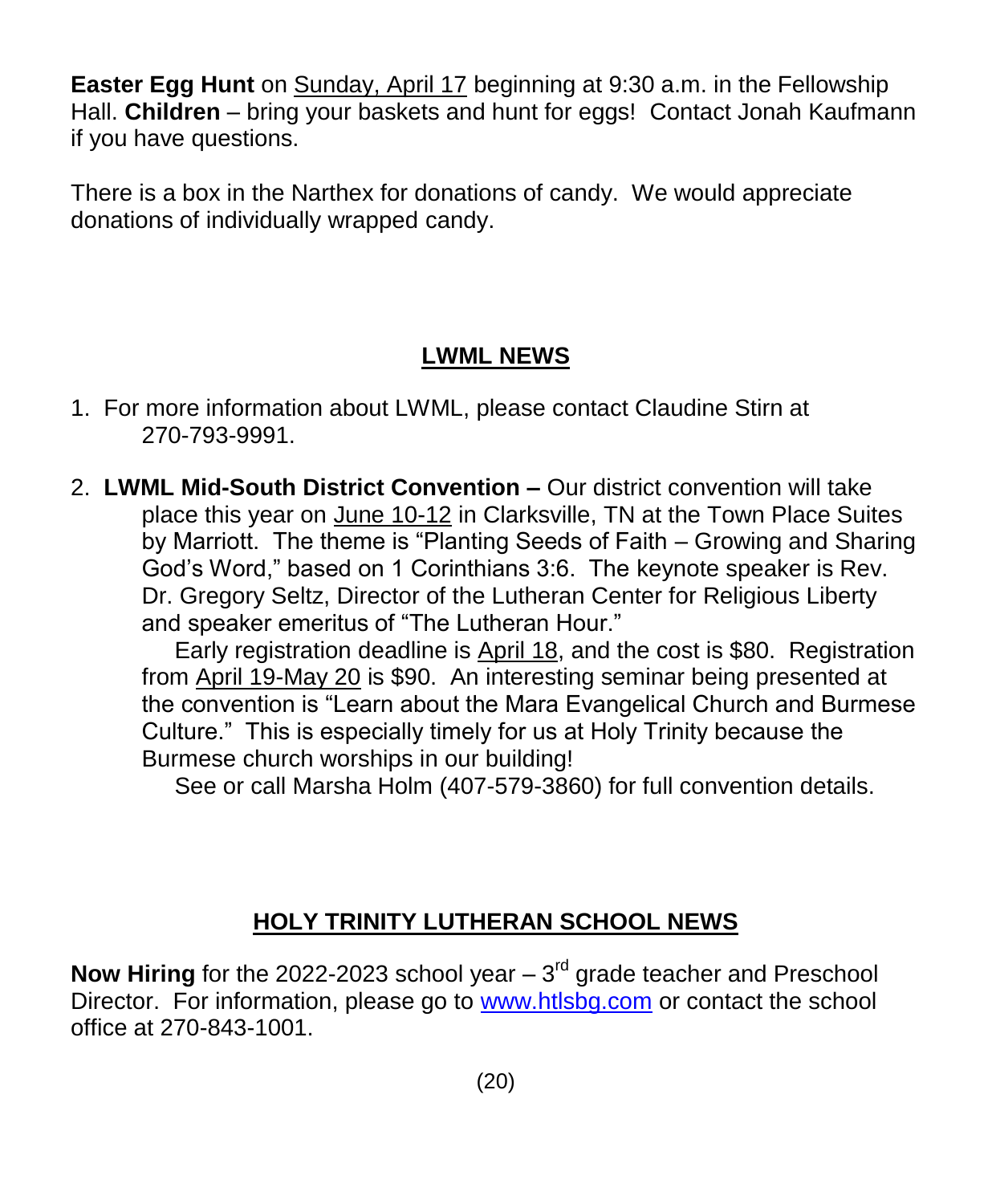### **SMITHS GROVE OUTREACH**

- 1. **Communion Every Saturday:** Communion will be celebrated at the Smiths Grove site each week going forward. This will enable more of our people to receive the Lord's Supper for the strengthening of their faith and witness.
- 2. You are invited to attend worship services of Holy Trinity's Smiths Grove site every **Saturday at 5:00 p.m.** at the First Christian Church in Smiths Grove (427 College St, corner of 5th). Bible class is being held **Saturday at 4:00 p.m**.

 Our prayer is that this new worship site will enable the Word to have impact on more people in the surrounding community. Your prayers and your support are vital to this outreach ministry.

# **STEP UP 4LIFE**

Have some fun while walking this spring. Join the Lutherans For Life annual campaign, Step Up 4Life, from April 25 to June 20 and help us share the Gospelmotivated message that every life is indispensable! Participate in this walk for life as an individual or a member of Holy Trinity's team. We will see who can earn the most steps and raise the most money for Lutherans For Life. To learn about Step Up 4Life, please visit [www.charityfootprints.com/stepup4life](http://www.charityfootprints.com/stepup4life) or talk to Pastor Press (you can email him at [press@csp.edu.](mailto:press@csp.edu))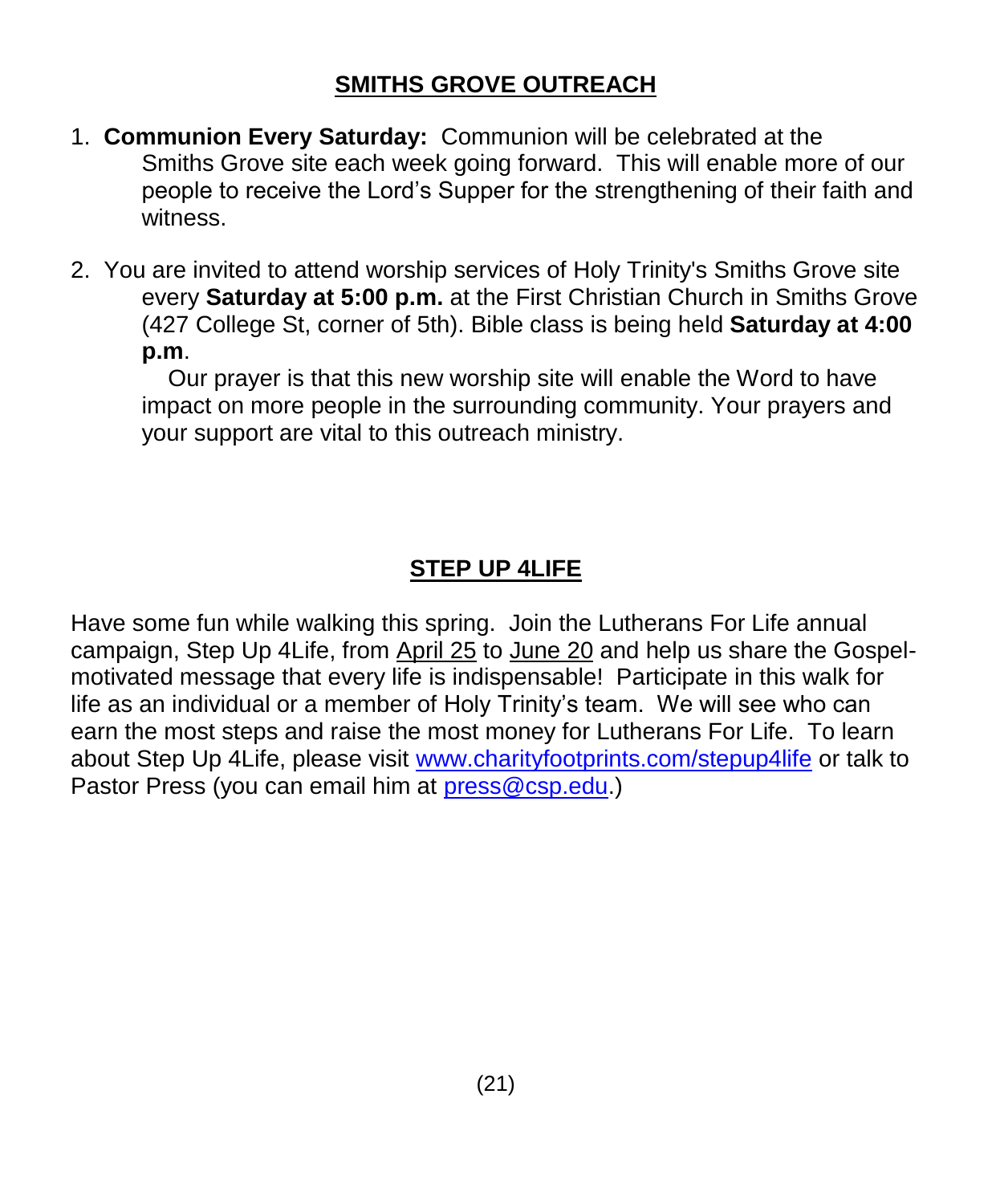# **SERMON NOTES**